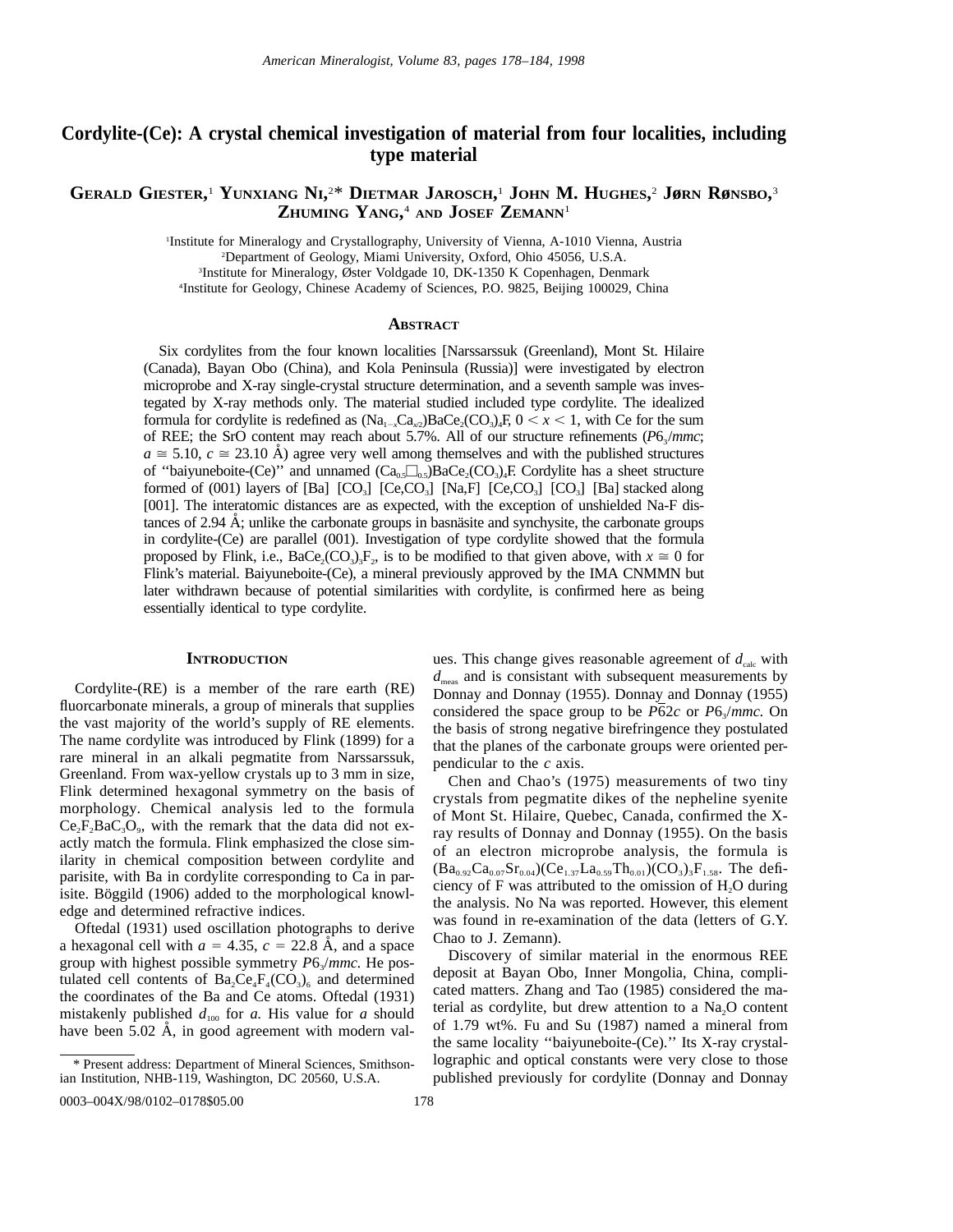1955; Chen and Chao 1975). On the basis of 10 microprobe analyses [with Na<sub>2</sub>O = 4.7(4) wt% and F = 2.5(2) wt%] and in agreement with a careful X-ray structure determination in space group *P*6<sub>3</sub>/*mmc*, Fu et al. (1987) derived the idealized formula  $NaBaCe<sub>2</sub>(CO<sub>3</sub>)<sub>4</sub>F$ . The name was approved by CNMMN of the IMA, but approval was later withdrawn by the Chairman of the Commission because baiyuneboite and cordylite could be identical (Jambor and Grew 1990).

Shen and Mi (1991) published the determination of an unnamed mineral from Bayan Obo with the ideal formula  $(Ca_{0.5}\Box_{0.5})BaCe_2(CO_3)_4F$ . The lattice constants were very close to those published for cordylite (Donnay and Donnay 1955; Chen and Chao 1975) and for bayuneboite (Fu et al. 1987), but in the structure determination they used space group  $\overline{P62c}$ , a subgroup of  $P6\sqrt{mmc}$ . Their atomic arrangement is very close to that published by Fu et al. (1987) for bayuneboite, but with 0.5 Ca instead of 1.0 Na. Shen and Mi (1992) later concluded that the previous formula of cordylite (Flink 1899), as well as the deduced structure (Oftedal 1931), had to be incorrect and that the real formula of cordylite should be  $(Na_{1-x}Ca_{x/2})$  $BaCe<sub>2</sub>(CO<sub>3</sub>)<sub>4</sub>F. Zaitsev et al. (1990) analyzed cordylite$ from the carbonatites of the Kola Peninsula, Russia, and found relatively high contents of SrO and FeO but retained the formula  $\text{BaCe}_2(\text{CO}_3)$ <sub>3</sub>F<sub>2</sub> for the mineral.

For general information on the mineralogy, the reader is referred to Böggild (1953) for Narssarssuk, to Horvath and Gault (1990) for Mont St. Hilaire, and to Zhang and Tao (1986) and Zhang et al. (1995) for Bayan Obo.

The aim of this work is to clarify the relationships among the various phases reported as cordylite (or kordylite) [including cordylite-(Ce), ''baiyuneboite-(Ce),'' and unnamed  $(Ca_{0.5}\square_{0.5})BaCe_2(CO_3)_4F$ , compare the phase from the different localities, and to clarify the nomenclature problems of this mineral. Two groups were working on the problem simultaneously, and we have combined our several crystal structure and chemical analyses. Thus portions of the work listed below are attributed to the ''Miami group'' or the ''Vienna group.'' Although affiliations are listed above, the Vienna Group also includes Yang Zhuming, Beijing, who did crystal structure work in Vienna on material from Bayan Obo and from the Kola peninsula, and J.J. Rønsbo, Copenhagen, who did microprobe work on type cordylite from Greenland and on cordylite from Mont St. Hilaire, both structurally investigated in Vienna. We demonstrate that the earlier proposed mineral ''baiyuneboite'' or ''baiyuneboite- (Ce)'' is actually cordylite-(Ce), validating the withdrawal of mineral status by the IMA CNMMN. In this work, Ce always stands for the sum of rare earth elements.

#### **EXPERIMENTAL METHODS**

The Miami group refined the atomic arrangement of two cordylite-(Ce) samples. One is from an alkaline pegmatite, Narssarssuk, Greenland (Harvard Mineralogical Museum no. 84438), where the type sample of cordylite- (Ce) was found by Flink (1899). It is transparent, sub-

hedral, and slightly yellowish, coexisting with synchysite- (Ce) and other alkaline minerals. The other is from Mont St. Hilaire, Quebec, Canada. It is an euhedral, opticalquality hexagonal plate, slightly yellowish in color. Good (001) cleavage can be found in both the samples.

The Vienna group investigated cordylite-(Ce) from all four known localities. The cordylite from Narssarssuk was type material from the mineral collection of the Geologisk Museum, Copenhagen. From the same collection an original crystal of Flink (1899), M.M. no. 392, was investigated by single-crystal X-ray diffractometry. A standard microprobe analysis of this crystal (designated ''Narssarssuk 1\*'' in Tables 1–5) could not be obtained because the beam seriously damaged the crystal. A qualitative EDX test showed, however, appreciable amounts of Na, contrary to the analysis published by Flink (1899).

In both groups the crystals were carefully checked by photographic X-ray methods before intensity collection. At Miami, the Narssarssuk crystal was cut into a parallelepiped of  $0.14 \times 0.13 \times 0.12$  mm, the crystal from Mont St. Hilaire into a cube of edge lengths 0.14 mm.

The structure investigations were made in Vienna on a STOE AED2 diffractometer using program system SHELXL-93 (Sheldrick 1993), with absorption correction by  $\Psi$  scans. The Miami investigations were undertaken on an Enraf-Nonius CAD-4 diffractometer using the SDP package of programs (Frenz 1985), with absorption corrections by  $\Psi$  scans and subsequently by the absorption surface method as implemented in program DIFABS (Walker and Stuart 1983). Both groups used graphite monochromated Mo-radiation. In Vienna, unit-cell parameters constrained to hexagonal symmetry were obtained for the five cordylites by least-squares methods from carefully measured setting angles of 24 to 48 reflections; at Miami, unconstrained unit-cell parameters were obtained in both cases by the same procedure from 25 setting angles. Further details of data collection and crystal data are contained in Table 1; for complete details of the Miami experimental procedures, the reader is referred to Ni et al. (1993).

The solution of the structures was not difficult, either by Patterson and subsequent Fourier methods or by direct methods (Multan-80; Main et al. 1980). The ideal formula obtained for all crystals is  $(Na_1 - Ca_{1/2})BaCe_2(CO_3)$ <sub>4</sub>F, 0  $\leq x \leq 1$ ; the value of *x* could not be determined by Xray methods because the scattering power of Ca is close to twice that of Na. All crystals contain some Sr (Table 5) but the content never exceeds a few weight percent. The final least-squares refinements were made in space group *P*63/*mmc.* Refinements were also attempted in the subgroup P62*c* but no conclusive indications to prefer this space group were found.

The atomic coordinates obtained are compiled in Table 2, the anisotropic displacement parameters in Table 31 .

<sup>1</sup> For a copy of Table 3, Document AM-98-005, contact the Business Office of the Mineralogical Society of America (see inside front cover of recent issue) for price information. Deposit items may also be available on the American Mineralogist web site (see inside back cover of a current for web address).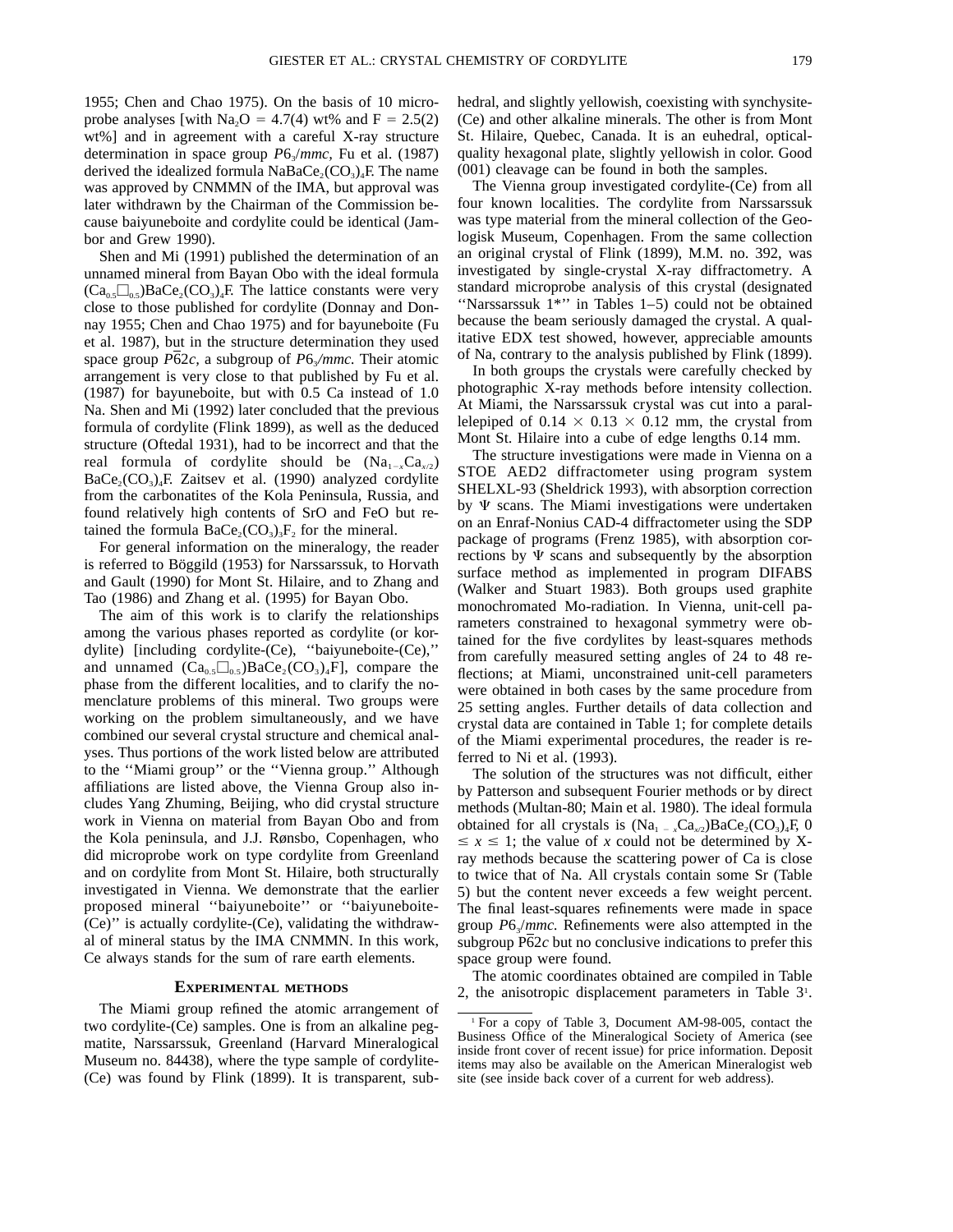|                                                    |            | Narssarssuk |           |            | Mont St. Hilaire | Kola Pen.  | Bayan Obo |
|----------------------------------------------------|------------|-------------|-----------|------------|------------------|------------|-----------|
| Locality                                           | $1*$       |             | 2         |            | 2                |            |           |
| <i>a</i> (Å)                                       | 5.0905(8)  | 5.1011(4)   | 5.0913(7) | 5.097(1)   | 5.0942(9)        | 5.108(1)   | 5.109(1)  |
| b                                                  | 5.0905(8)  | 5.1011(4)   | 5.0918(9) | 5.097(1)   | 5.0925(6)        | 5.108(1)   | 5.109(1)  |
| с                                                  | 23.102(10) | 23.096(4)   | 23.070(5) | 23.075(10) | 23.049(3)        | 23.129(10) | 23.289(9) |
| $\alpha$ ( $^{\circ}$ )                            | 90         | 90          | 89.99(2)  | 90         | 90.00(1)         | 90         | 90        |
| β                                                  | 90         | 90          | 90.00(2)  | 90         | 89.98(1)         | 90         | 90        |
| $\gamma$                                           | 120        | 120         | 120.00(2) | 120        | 120.01(1)        | 120        | 120       |
| V (Å <sup>3</sup> )                                | 518.4(5)   | 520.5(2)    | 517.9(3)  | 519.2(2)   | 517.8(2)         | 522.6(2)   | 526.4(5)  |
| $2\theta$ max ( $\degree$ )                        | 80         | 80          | 60        | 70         | 60               | 60         | 60        |
| No. data pts.                                      | 1342       | 7115        | 3076      | 1315       | 3074             | 3802       | 3315      |
| No. unique                                         | 682        | 691         | 398       | 504        | 397              | 350        | 350       |
| No. $>4\sigma$ <sub>i</sub> t                      | 653        | 597         | 260       | 305        | 268              | 289        | 264       |
| $R_{\text{merge}}$<br>$R\ddagger$                  | 0.081      | 0.064       | 0.018     | 0.14       | 0.018            | 0.060      | 0.067     |
|                                                    | 0.051      | 0.034       | 0.023     | 0.073      | 0.023            | 0.025      | 0.038     |
| $R_{\mu}$ ‡                                        | 0.136      | 0.083       | 0.031     | 0.130      | 0.035            | 0.056      | 0.107     |
| а                                                  | 0.0382     | 0.0446      |           | 0.040      |                  | 0.026      | 0.04      |
| b                                                  | 6.44       | 1.25        | 0         | 0          | 0                | 1.45       | 7.7       |
| $\Delta\rho_\text{max}(\text{e}\text{\AA}{}^{-3})$ | 3.8        | 2.3         | 1.39      | 3.3        | 1.41             | 2.0        | 2.8       |
| $\Delta \rho_{\text{min}}$ (eA <sup>-3</sup> )     | 2.8        | 2.6         | 1.99      | 3.5        | 1.58             | 0.60       | 1.01      |

**TABLE 1.** Crystal data and technical details on structure refinement for cordylite from various localities

Notes: Numbers in parentheses denote one standard deviation.  $1 =$  Results from Vienna group.  $R_{\text{merge}}$  values of Vienna group are based on F<sup>2</sup>. 2 = Results from Miami group.  $R_{\text{merge}}$  values of the Miami group are based on F.<br>\* Type sample from Narssarssuk, Greenland.

 $\dagger$  No.  $>3\sigma$ , data by Miami group.

‡ For refinements of Vienna group:

R [for Fo  $> 4\sigma$ (Fo)]:  $R = \sum ||Fo| - |Fc||/\sum|Fo|$ 

 $R_w$  [for all Fo<sup>2</sup>]:  $R_w = [\Sigma w (\text{Fo}^2 - \text{Fc}^2)^2 / \Sigma w \text{Fo}^4]^{1/2}$ ;

 $w = 1/[\sigma^2(Fo^2) + (a \times P)^2 + b \times P];$  P = {[max of (0 or Fo<sup>2</sup>)] + 2Fc<sup>2</sup>}/3.

**TABLE 2.** Atomic coordinates and equivalent isotropic  $U(\hat{A}^2)$  for atoms in cordylite from various localities

|                |                |            | Narssarssuk |                |             | Mont St. Hilaire | Kola Pen.  | Bayan Obo  |  |
|----------------|----------------|------------|-------------|----------------|-------------|------------------|------------|------------|--|
|                | Locality       | $1*$       | 1           | $\overline{2}$ | 1           | $\overline{2}$   | 1          | 1          |  |
|                | x              | 0          | 0           | 0              | $\mathbf 0$ | 0                | 0          | 0          |  |
| Ba             | y              | 0          | 0           | 0              | 0           | 0                | 0          | 0          |  |
| 2a             | z              | $\Omega$   | 0           | $\Omega$       | $\Omega$    | 0                | $\Omega$   | 0          |  |
|                | $U(\AA^2)$     | 0.013(0)   | 0.016(0)    | 0.0124(5)      | 0.013(1)    | 0.0114(4)        | 0.019(0)   | 0.031(1)   |  |
|                | x              | 1/3        | 1/3         | 1/3            | 1/3         | 1/3              | 1/3        | 1/3        |  |
| Ce             | y              | 2/3        | 2/3         | 2/3            | 2/3         | 2/3              | 2/3        | 2/3        |  |
| 4 f            | z              | 0.35352(2) | 0.35385(1)  | 0.35351(4)     | 0.35339(7)  | 0.35331(3)       | 0.35452(3) | 0.35451(6) |  |
|                | $U(\AA^2)$     | 0.009(0)   | 0.012(0)    | 0.0093(3)      | 0.010(0)    | 0.0082(2)        | 0.014(0)   | 0.021(0)   |  |
|                | x              | 1/3        | 1/3         | 1/3            | 1/3         | 1/3              | 1/3        | 1/3        |  |
| Na             | y              | 2/3        | 2/3         | 2/3            | 2/3         | 2/3              | 2/3        | 2/3        |  |
| 2d             | z              | 3/4        | 3/4         | 3/4            | 3/4         | 3/4              | 3/4        | 3/4        |  |
|                | $U(\AA^2)$     | 0.007(1)   | 0.016(1)    | 0.020(2)       | 0.011(3)    | 0.016(2)         | 0.022(1)   | 0.029(2)   |  |
|                | x              | 1/3        | 1/3         | 1/3            | 1/3         | 1/3              | 1/3        | 1/3        |  |
| F              | y              | 2/3        | 2/3         | 2/3            | 2/3         | 2/3              | 2/3        | 2/3        |  |
| 2c             | z              | 1/4        | 1/4         | 1/4            | 1/4         | 1/4              | 1/4        | 1/4        |  |
|                | $U(\AA^2)$     | 0.031(4)   | 0.038(2)    | 0.027(5)       | 0.034(7)    | 0.024(4)         | 0.047(3)   | 0.066(7)   |  |
|                | х              | 0          | 0           | 0              | 0           | 0                | 0          | 0          |  |
| C <sub>1</sub> | V              | $\Omega$   | $\Omega$    | $\Omega$       | $\Omega$    | $\Omega$         | $\Omega$   | $\Omega$   |  |
| 4e             | z              | 0.6775(4)  | 0.6780(2)   | 0.6802(5)      | 0.6783(9)   | 0.6779(5)        | 0.6790(4)  | 0.6778(8)  |  |
|                | $U(\AA^2)$     | 0.009(1)   | 0.012(1)    | 0.012(3)       | 0.007(4)    | 0.012(3)         | 0.016(2)   | 0.025(4)   |  |
|                | х              | 0.1448(6)  | 0.1448(3)   | 0.1448(7)      | 0.1452(12)  | 0.1445(5)        | 0.1442(4)  | 0.1441(8)  |  |
| O <sub>1</sub> |                | $2\times$  | $2\times$   | $2\times$      | $2\times$   | $2\times$        | $2\times$  | $2\times$  |  |
| $12k$ z        |                | 0.6764(2)  | 0.6763(1)   | 0.6761(2)      | 0.6758(4)   | 0.6760(2)        | 0.6770(2)  | 0.6762(3)  |  |
|                | $U(\AA^2)$     | 0.013(1)   | 0.018(1)    | 0.014(2)       | 0.012(2)    | 0.016(2)         | 0.020(1)   | 0.032(2)   |  |
|                | x              | 2/3        | 2/3         | 2/3            | 2/3         | 2/3              | 2/3        | 2/3        |  |
| C <sub>2</sub> | У              | 1/3        | 1/3         | 1/3            | 1/3         | 1/3              | 1/3        | 1/3        |  |
| 4 f            | z              | 0.4333(4)  | 0.4333(3)   | 0.4326(5)      | 0.4337(10)  | 0.4340(5)        | 0.4335(4)  | 0.4342(9)  |  |
|                | $U(\AA^2)$     | 0.008(1)   | 0.014(1)    | 0.011(3)       | 0.017(6)    | 0.009(3)         | 0.020(2)   | 0.030(4)   |  |
|                | x              | 0.5205(6)  | 0.5218(4)   | 0.5210(8)      | 0.5197(12)  | 0.5217(6)        | 0.5214(5)  | 0.5212(11) |  |
| O <sub>2</sub> | y              | $2\times$  | $2\times$   | $2\times$      | $2\times$   | $2\times$        | $2\times$  | $2\times$  |  |
| $12k$ z        |                | 0.4348(2)  | 0.4347(2)   | 0.4350(2)      | 0.4346(5)   | 0.4352(2)        | 0.4351(2)  | 0.4350(4)  |  |
|                | $U(\bar{A}^2)$ | 0.017(1)   | 0.022(1)    | 0.019(2)       | 0.016(2)    | 0.012(2)         | 0.024(1)   | 0.043(2)   |  |
|                |                |            |             |                |             |                  |            |            |  |

*Note:* 1 = Analyzed by Vienna group; 2 = Analyzed by Miami group. Numbers in parentheses denote one standard deviation.<br>\* Type sample of cordylite from Narssarssuk, Greenland.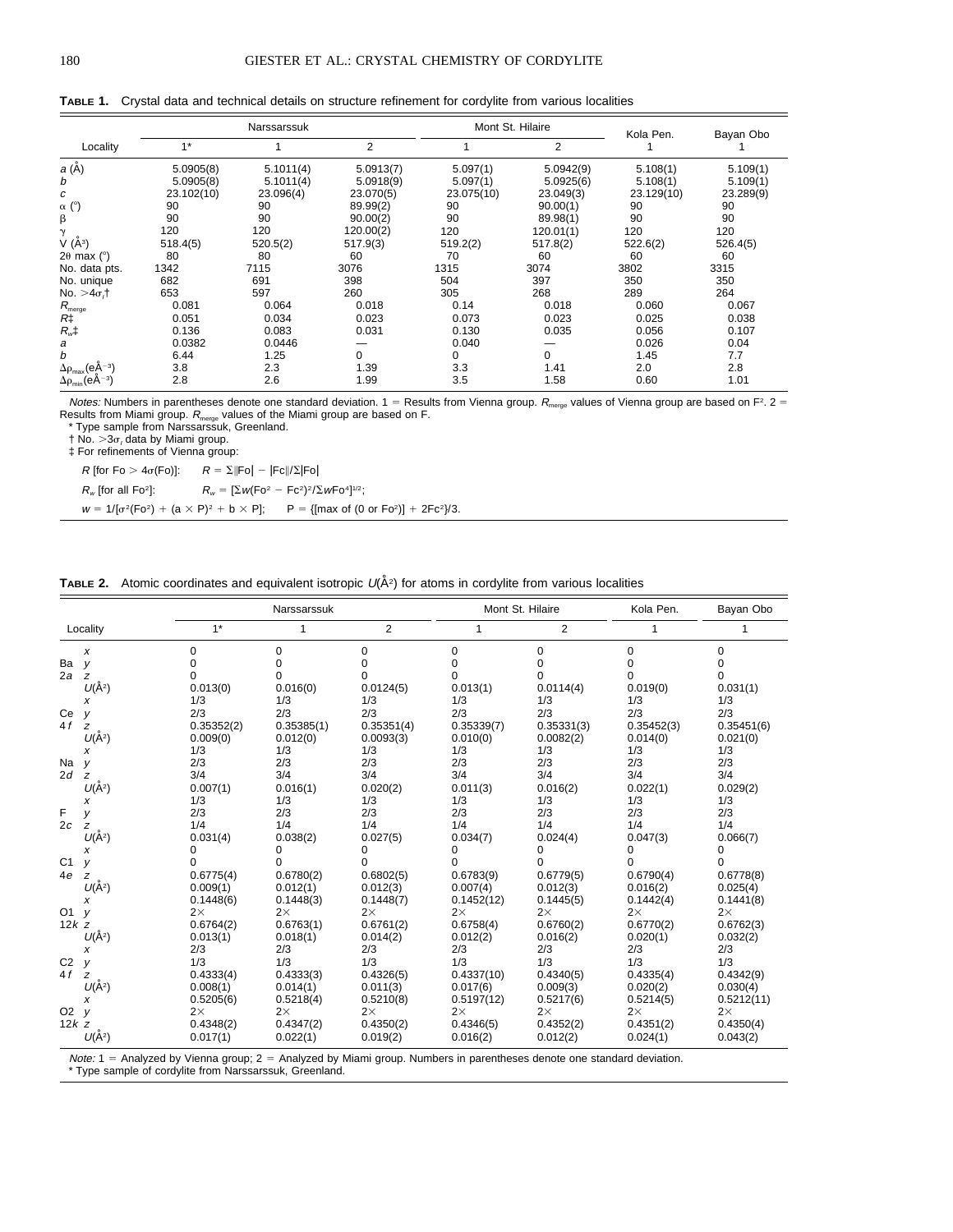| <b>TABLE 4.</b> Interatomic distances $(\hat{A})$ in cordylite from various localities |  |  |  |
|----------------------------------------------------------------------------------------|--|--|--|
|                                                                                        |  |  |  |

|                                           | Narssarssuk |           |           |           | Mont St. Hilaire | Kola Pen. | B. Obo    |
|-------------------------------------------|-------------|-----------|-----------|-----------|------------------|-----------|-----------|
| Locality                                  | $1*$        |           | 2         |           | 2                |           |           |
| Ba-O2 $\times$ 12                         | 2.963(3)    | 2.969(3)  | 2.961(5)  | 2.967(6)  | 2.958(3)         | 2.968(4)  | 2.976(5)  |
| $O2-O2 \times 6$ (h <sup>+</sup> )        | 2.232(3)    | 2.216(2)  | 2.225(3)  | 2.247(7)  | 2.215(4)         | 2.227(5)  | 2.229(12) |
| $O2-O2 \times 6$ (h <sup>t</sup> )        | 2.858(3)    | 2.884(2)  | 2.868(3)  | 2.850(7)  | 2.879(4)         | 2.881(5)  | 2.880(12) |
| $O2-O2 \times 6$ (§)                      | 3.034(7)    | 3.072(1)  | 3.019(3)  | 3.038(16) | 3.012(4)         | 3.026(6)  | 3.053(13) |
| $Ce-O1 \times 6$                          | 2.644(3)    | 2.651(1)  | 2.643(4)  | 2.643(5)  | 2.642(3)         | 2.663(3)  | 2.660(6)  |
| $Ce-O2 \times 3$                          | 2.500(4)    | 2.502(4)  | 2.504(4)  | 2.494(9)  | 2.516(4)         | 2.498(4)  | 2.505(8)  |
| $Ce-F \times 1$                           | 2.3915(5)   | 2.3985(2) | 2.3876(8) | 2.386(2)  | 2.3812(6)        | 2.417(1)  | 2.434(1)  |
| O1-O1 $\times$ 3 (h  )                    | 2.211(3)    | 2.216(2)  | 2.211(3)  | 2.220(7)  | 2.209(2)         | 2.209(4)  | 2.209(9)  |
| O1-O1 $\times$ 3 (h#)                     | 2.879(3)    | 2.885(2)  | 2.882(3)  | 2.877(7)  | 2.885(2)         | 2.899(4)  | 2.900(9)  |
| O1-O2 $\times$ 6                          | 2.980(6)    | 2.975(5)  | 2.973(7)  | 2.963(13) | 2.977(5)         | 3.004(5)  | 3.000(11) |
| O2-O2 $\times$ 3 (h§)                     | 2.858(3)    | 2.884(2)  | 2.868(3)  | 2.850(7)  | 2.879(4)         | 2.881(5)  | 2.880(12) |
| $F-O1 \times 6$                           | 3.067(3)    | 3.072(1)  | 3.071(4)  | 3.076(6)  | 3.071(3)         | 3.068(4)  | 3.086(6)  |
| Na-O1 $\times$ 6                          | 2.378(4)    | 2.382(2)  | 2.383(4)  | 2.385(7)  | 2.383(3)         | 2.377(3)  | 2.400(6)  |
| Na-F $\times$ 3                           | 2.939       | 2.945     | 2.940     | 2.943     | 2.941            | 2.949     | 2.950     |
| $O1-O1 \times 6$ (h#)                     | 2.879(3)    | 2.885(3)  | 2.882(3)  | 2.877(7)  | 2.885(2)         | 2.899(4)  | 2.900(9)  |
| O1-O1 $\times$ 3 h                        | 3.401(7)    | 3.404(3)  | 3.410(9)  | 3.424(13) | 3.411(9)         | 3.377(6)  | 3.439(12) |
| C <sub>1</sub> -O <sub>1</sub> $\times$ 3 | 1.277(2)    | 1.280(1)  | 1.2796(9) | 1.283(4)  | 1.2759(4)        | 1.276(2)  | 1.276(4)  |
| $O1-O1 \times 3$ (h  )                    | 2.211(3)    | 2.216(2)  | 2.211(3)  | 2.220(7)  | 2.209(2)         | 2.209(4)  | 2.209(9)  |
| Δ                                         | 0.03(1)     | 0.04(1)   | 0.09(1)   | 0.06(2)   | 0.04(1)          | 0.05(1)   | 0.04(2)   |
| $C2-O2 \times 3$                          | 1.289(2)    | 1.280(1)  | 1.2855(5) | 1.298(4)  | 1.2790(3)        | 1.286(4)  | 1.287(6)  |
| $O2-O2 \times 3$ (h <sup>+</sup> )        | 2.232(3)    | 2.217(2)  | 2.225(3)  | 2.247(7)  | 2.215(4)         | 2.227(5)  | 2.229(12) |
| Δ                                         | 0.04(1)     | 0.03(1)   | 0.06(1)   | 0.02(3)   | 0.03(1)          | 0.04(1)   | 0.02(2)   |

Notes: 1 = Analyzed by Vienna group; 2 = Analyzed by Miami group. h = Interatomic distance on (001). Δ = offset of carbon from the oxygen plane<br>in carbonate group. Numbers in parentheses denote one standard deviation.

\* Type sample of cordylite from Narssarssuk, Greenland.

 $\dagger$  Common edge between BaO<sub>12</sub> and CO<sub>3</sub>.

 $\ddagger$  Common edge between BaO<sub>12</sub> and CeO<sub>9</sub>F.

§ Common edge between two BaO<sub>12</sub>.

 $\parallel$  Common edge between CeO<sub>9</sub>F and CO<sub>3</sub>.

# Common edge between CeO<sub>9</sub>F and NaO<sub>6</sub>.

|  | TABLE 5. Chemical analyses and calculated chemical formulas for cordylite-(Ce) from various localities |  |  |  |  |  |  |  |  |
|--|--------------------------------------------------------------------------------------------------------|--|--|--|--|--|--|--|--|
|--|--------------------------------------------------------------------------------------------------------|--|--|--|--|--|--|--|--|

|                                | Narssarssuk |           |                                                                   | Mont St. Hilaire           | Kola Pen. | B. Obo | NaBaCe <sub>2</sub> | Ca <sub>0.5</sub> BaCe <sub>2</sub> |
|--------------------------------|-------------|-----------|-------------------------------------------------------------------|----------------------------|-----------|--------|---------------------|-------------------------------------|
| Locality                       |             | 2         |                                                                   | $\overline{2}$             |           |        | $(CO_3)_4F$         | $(CO_3)_4F$                         |
|                                |             |           |                                                                   | Chemical composition (wt%) |           |        |                     |                                     |
| Na <sub>2</sub> O              | 4.73(40)    | 4.1(1)    | 4.96(15)                                                          | $4.298(2)^{*}$             | 1.28      | 1.92   | 4.43                |                                     |
| CaO                            | 1.09(78)    | 0.79(5)   | 0.80(8)                                                           | 0.71(13)                   | 3.78      | 2.54   |                     | 4.02                                |
| <b>BaO</b>                     | 22.22(8)    | 19.80(81) | 22.48(29)                                                         | 19.26(106)                 | 22.97     | 23.20  | 21.92               | 22.01                               |
| SrO                            | 1.44(18)    | 0.96(23)  | 0.61(11)                                                          | 0.96(22)                   | 5.67      | 1.12   |                     |                                     |
| Ce <sub>2</sub> O <sub>3</sub> | 22.10(58)   | 28.06(19) | 24.10(41)                                                         | 28.64(69)                  | 19.67     | 23.68  | 46.92               | 47.12                               |
| La <sub>2</sub> O <sub>3</sub> | 14.61(25)   | 15.06(73) | 13.88(73)                                                         | 12.42(48)                  | 8.41      | 10.63  |                     |                                     |
| Nd <sub>2</sub> O <sub>3</sub> | 4.58(23)    | 4.20(55)  | 5.43(34)                                                          | 5.13(48)                   | 7.75      | 6.26   |                     |                                     |
| Pr <sub>2</sub> O <sub>3</sub> | 1.78(18)    | 2.80(52)  | 2.24(40)                                                          | 3.20(98)                   | 2.24      | 2.20   |                     |                                     |
| F                              | 3.60(15)    | 2.45(7)   | 3.62(21)                                                          | 3.02(47)                   | 2.72      | 2.73   |                     |                                     |
| CO <sub>2</sub>                | 25.36       | 21.97     | 23.40                                                             | 22.85                      |           |        | 25.16               | 25.27                               |
| Other                          |             | 0.82      |                                                                   | 0.74                       | 0.24      | 0.26   |                     |                                     |
|                                |             |           | Atoms in unit cell (Formula basis: $Sr + Ba + \SigmaREE = 6.00$ ) |                            |           |        |                     |                                     |
| Na                             | 2.17        | 1.79      | 2.23                                                              | 1.91                       | 0.57      | 0.88   | 2.00                |                                     |
| Ca                             | 0.28        | 0.19      | 0.20                                                              | 0.17                       | 0.93      | 0.64   |                     | 1.00                                |
| Ba                             | 2.06        | 1.75      | 2.04                                                              | 1.73                       | 2.06      | 2.15   | 2.00                | 2.00                                |
| Sr                             | 0.20        | 0.13      | 0.08                                                              | 0.13                       | 0.75      | 0.15   |                     |                                     |
| Ce                             | 1.92        | 2.31      | 2.05                                                              | 2.40                       | 1.65      | 2.05   | 4.00                | 4.00                                |
| La                             | 1.28        | 1.25      | 1.19                                                              | 1.05                       | 0.71      | 0.93   |                     |                                     |
| Nd                             | 0.39        | 0.34      | 0.45                                                              | 0.42                       | 0.63      | 0.53   |                     |                                     |
| Pr                             | 0.15        | 0.22      | 0.19                                                              | 0.27                       | 0.19      | 0.19   |                     |                                     |
| F                              | 2.70        | 1.74      | 2.66                                                              | 2.19                       |           |        | 2.00                | 2.00                                |
| С                              | 8.21        | 6.75      | 7.41                                                              | 7.15                       |           |        | 8.00                | 8.00                                |

Notes:  $1 =$  Analyzed by Vienna group;  $2 =$  Analyzed by Miami group.  $CO<sub>2</sub>$  content by difference. Flink's (1899) type crystal from Narssarssuk was not analyzed.

\* By Direct Current Argon Plasma Spectrometer (DCP).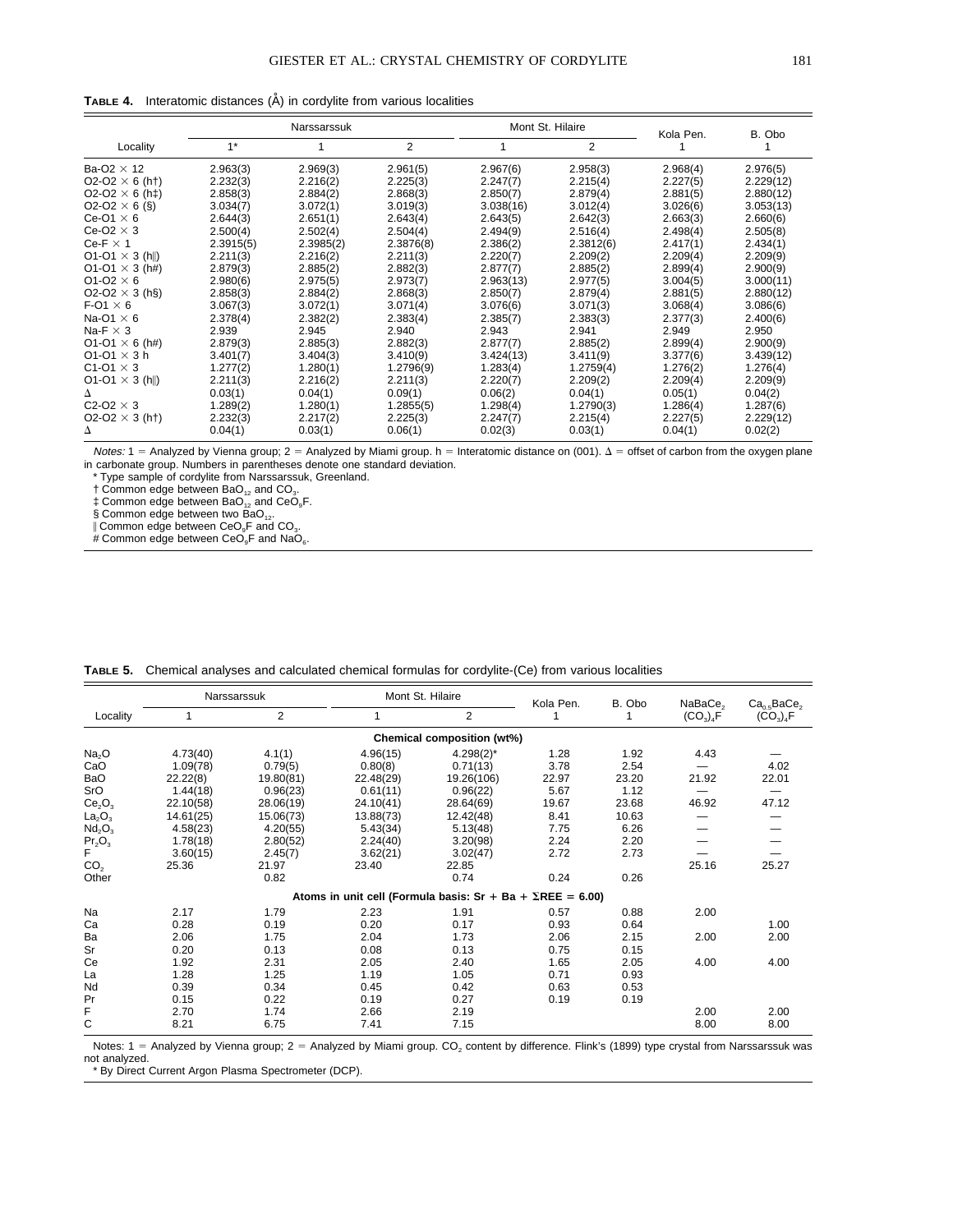

**FIGURE 1.** Cordylite-(Ce) crystal structure projected on (010). The upper two polyhedra depict Ce polyhedra, and the lower polyhedron is a Ba polyhedron. C-O is linked by bond. The largest open circle represents Ba; the second largest lightly stippled circle Ce; the third largest dark shaded circle Na; the smaller stippled circle F; the smallest shaded circle C1; the smallest black dot C2; and open small circle O1 or O2 linked to C1 or C2, respectively.

Results for the seven cordylites agree very well, often to minor details. For the least-squares refinement of cordylite from the Kola Peninsula based on the formula (Na<sub>1 - *x*</sub>  $Ca<sub>x</sub>$ )Ba( $Ce<sub>2</sub> = x<sub>x</sub>$ Sr<sub>x</sub>)(CO<sub>3</sub>)<sub>4</sub>F because of its SrO content of 5.67 wt% (Table 5): restricting the formula to electronic neutrality resulted in  $x = 0.40(1)$ , giving Ce:Sr  $\sim 4.0$ , in good agreement with  $\Sigma$ REE:Sr  $\sim$  4.3, as observed in the chemical analysis.

### **DESCRIPTION OF THE STRUCTURE**

The structure can be symbolized as a stacking of sheets in (001) as:  $[Ba]^{-}[C2O_{3}]^{-}[Ce, C1O_{3}]^{-}[Na, F]^{-}[Ce, C1O_{3}]^{-}$  $[C2O<sub>3</sub>]$ <sup>-</sup>[Ba] (depicted in Figs. 1 and 2). The Na and F atoms occupy the same sheet, and this also holds for the C1 and O1 atoms, and the C2 and O2 atoms, respectively. By allowing differences up to  $0.69$  Å, the Ce atoms belong to the same sheet as the C1 and O1 atoms.

The Ba atoms (point symmetry 3*m*) are coordinated to twelve O atoms in the form of a distorted hexagonal prism, the Ce atoms (point symmetry 3*m*) to nine O atoms and one F atom, and the Na atoms (point symmetry 6*m*2) to six O atoms in the form of a trigonal prism and further to three F atoms at 2.94 Å. Both types of  $CO<sub>3</sub>$ groups (point symmetry 3*m*) are slightly aplanar, and their O planes are parallel (001).

The  $BaO_{12}$  polyhedra share six edges among themselves, six edges with CeO<sub>9</sub>F polyhedra, and six edges with  $CO<sub>3</sub>$  groups. The  $CeO<sub>9</sub>F$  polyhedra share three edges



**FIGURE 2.** Perspective view of cordylite-(Ce) polyhedral crystal structure, illustrating the (001) layers. The hexagonal prisms represent  $BaO_{12}$  polyhedra, which are connected with  $CeO<sub>9</sub>F$  polyhedra by sharing edges on both sides. The  $CeO<sub>9</sub>F$ polyhedra connect to each other by sharing an F on the apex, which is on the mirror along with Na represented by the spheres. The (001) triangles are carbonate groups. The unit cell is outlined by a dashed line.

with  $BaO_{12}$  polyhedra, three edges with  $NaO_6$  trigonal prisms, and three edges with CO<sub>3</sub> groups, but only corners among themselves. The  $NaO<sub>6</sub>$  trigonal prisms share six edges with the  $CeO<sub>9</sub>F$  polyhedra; if three F neighbors are included into the coordination, the thus formed  $NaO<sub>6</sub>F<sub>3</sub>$ polyhedra share six  $O<sub>2</sub>F$  faces with the Ce $O<sub>2</sub>F$  polyhedra.

The complete atomic arrangement can be visualized as being built from  $Ce(CO<sub>3</sub>)<sub>2</sub>F$  layers parallel to (001). Two such layers share the F atoms so that  $Ce_2(CO_3)_4F$  double layers are formed that house the Na atoms in cavities. Those double layers are situated at heights *c*/4 and 3*c*/4, and they are intercalated by the Ba atoms.

## **STEREOCHEMICAL DISCUSSION AND COMPARISON WITH RELATED STRUCTURES**

The interatomic distances (Table 4) agree well with expected values. A notable exception is the unusually large Na-F distance,  $2.94 \text{ Å}$ , which occurs three times around the Na atoms. The bond distance yields a bond valence of 0.03 v.u., suggesting that the F atoms might not be considered in the first coordination sphere; however, the Na-F vector is not shielded by any O atoms, thus the Na trigonal prism is perhaps better described as a tri-capped trigonal prism. In this context it should be noted that in all seven refinements yielded displacement parameters of  $U_{11}$  for F significantly larger than  $U_{33}$ .

In the carbonate groups the deviations of the C atoms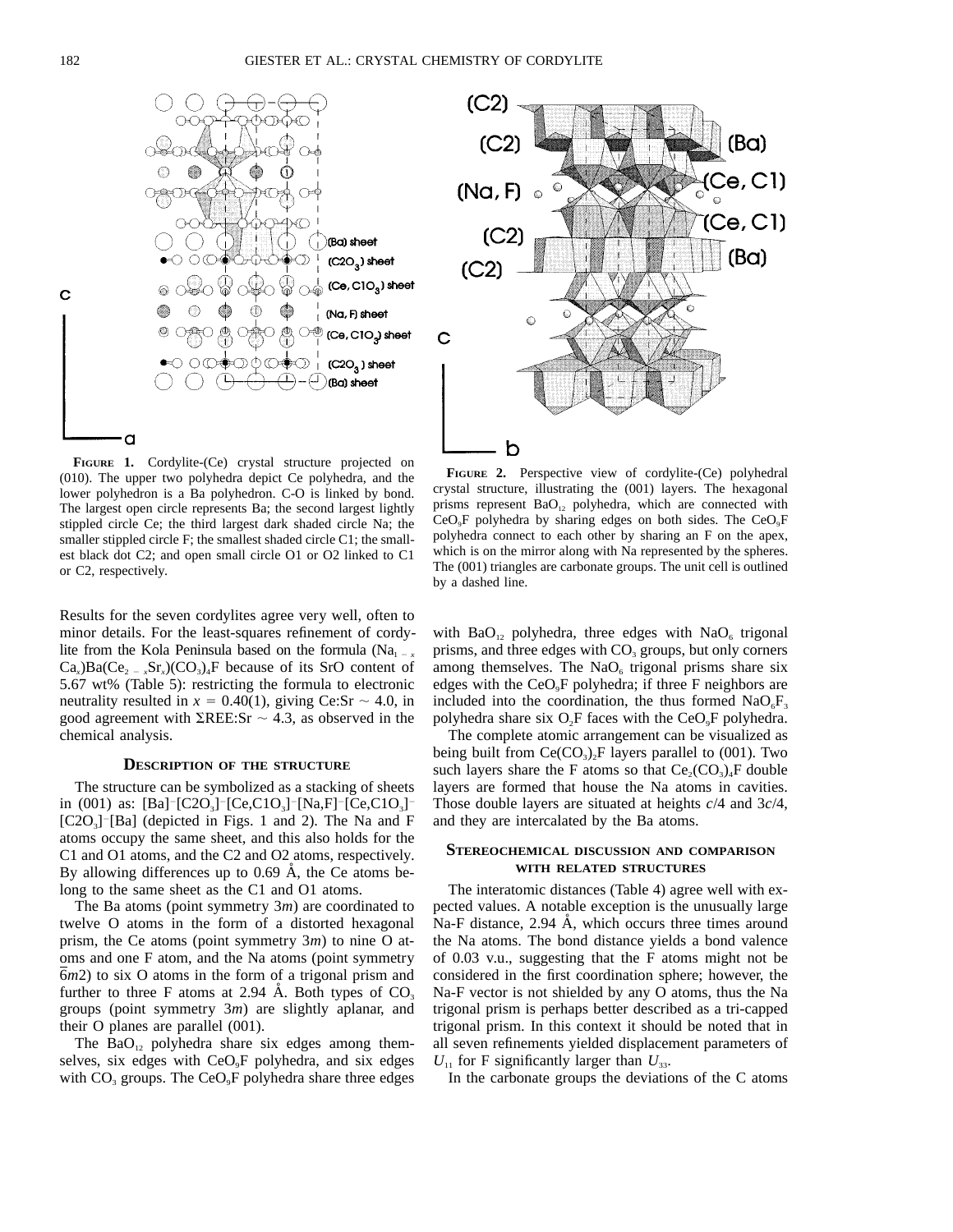from the plane of its coordinating O atoms is of the usual order of magnitude (cf. Zemann 1981; Effenberger et al. 1983; Chevrier et al. 1992). The orientations of the aplanarity relative to the surroundings follow the rules given by Zemann (1981).

Bond valence sums (Brown 1981) calculated for all atoms in the refined crystal structure of Greenland cordylite-(Ce) by Miami authors yielded Ba =  $2.03$  v.u., Ce  $= 3.06$  v.u.,  $F = 0.95$  v.u.,  $C1 = 4.05$  v.u.,  $C2 = 3.97$ v.u.,  $Q_1 = 2.05$  v.u., and  $Q_2 = 2.04$  v.u., all in excellent agreement with the formal valence of the ions. The  $(Na,Ca)O<sub>6</sub>F<sub>3</sub>$  site yielded 1.32 v.u. for Na and 2.01 v.u. for Ca, assuming full occupancy by the respective ions.

The results of our seven structure refinements agree very well with those published by Fu et al. (1987) for ''baiyuneboite-(Ce).'' Our atomic arrangement is also very close to that given by Shen and Mi (1991) for the unnamed mineral  $(Ca_{0.5}\square_{0.5})BaCe_{2}(CO_{3})_{4}F$ , although the space group *P*62*c* is proffered by those authors. In the structure given by Shen and Mi (1991) the positions of all atoms but one correspond within the limits of accuracy to space group  $P6\sqrt{mmc}$ . The exception is their atom 01 for which they give the coordinates 0.455(4), 0.498(4), 0.0656(4). A shift of this atom by 0.19(2)  $\AA$  could cause that the *x* and *y* coordinates to become equal and yield space group *P*6<sub>3</sub>/mmc for their structure.

Mercier et al. (1993) recognized that the synthetic phase  $Na<sub>3</sub>La<sub>2</sub>(CO<sub>3</sub>)<sub>4</sub>F$  contains double sheets that are practically identical with those in ''baiyuneboite'' but intercalated by two Na atoms instead of one Ba. They further noted that huanghoite,  $BaCe(CO<sub>3</sub>)<sub>2</sub>F$  (Qian et al. 1982; Mercier and Leblanc 1993a; Yang and Pertlik 1993), contains very similar  $Ce(CO<sub>3</sub>)<sub>2</sub>F$  layers. However, the layers in huanghoite are not condensed into double sheets but are intercalated by two kinds of Ba atoms. We can also note that in these two structures the carbonate groups are slightly aplanar and that also Na-F = 2.94  $\AA$ , which is similar to cordylite. For the more remote relationships to zhonghuacerite,  $Ba_2Ce(CO_3)$ <sub>3</sub>F, and cebaite,  $Ba_3Ce_2(CO_3)_5F_2$ , in both of which the planes of the CO<sub>3</sub> groups are essentially parallel to each other, the reader is referred to Mercier and Leblanc (1993b) and Yang et al. (1996).

The most common members of the important group of REE- and Ca-REE-fluorocarbonates, bastnäsite and synchysite (both free of Ba), are also hexagonal or pseudohexagonal. From a geometrical point of view they can be described to be built from sheets: e.g., bastnäsite,  $Ce<sub>2</sub>(CO<sub>3</sub>)F<sub>2</sub>$ , by a [001] sequence of [CeF]<sup>-</sup>[CO<sub>3</sub>]<sup>-</sup>[CeF] (Ni et al. 1993), and synchysite,  $CaCe(CO<sub>3</sub>)<sub>2</sub>F$ , by a [001] sequence of  $[Ca]$ <sup>-</sup> $[CO<sub>3</sub>]$ <sup>-</sup> $[CO<sub>3</sub>]$ <sup>-</sup> $[CO<sub>3</sub>]$ <sup>-</sup> $[CO<sub>4</sub>]$  (Wang et al. 1994). However the planes of the  $CO<sub>3</sub>$  groups in bastnäsite or synchysite are perpendicular to (001) and not parallel to each other, and the coordination of the Ce and Ca atoms are different from those of the Ce and Ba atoms in cordylite. Thus the stereochemical relationships of bastnäsite and synchysite to cordylite are remote.

## **PROBLEMS OF CHEMICAL COMPOSITION AND NOMENCLATURE**

Table 4 and the literature on cordylite (e.g., Yang et al. 1994) show a remarkable variation in the Na/Ca ratio. In material from Narssarssuk, Mont St. Hilaire, and Bayan Obo by (Fu and Su 1987), Na predominates over Ca as ''baiyuneboite.'' Much of the Bayan Obo material as well as cordylite from Kola peninsula were found to be relatively rich in Ca. The situation is complicated by a SrO content reaching approximately 5.7 wt% in cordylite from the Kola Peninsula with Sr replacing at least in part the Ce atoms. No reliable analyses for  $H<sub>2</sub>O$  in cordylite are available to our knowledge. From the ligation of the F atom (point symmetry  $\overline{6}m2$ ) by two Ce and three Na atoms, extensive replacement of F by OH is improbable if the Na position is fully occupied.

As the replacement of Na<sub>1.0</sub> by Ca<sub>0.5</sub> $\Box$ <sub>0.5</sub> has very little influence on the properties of the crystal, including lattice parameters and X-ray intensities, the determination of the occupancy of the position depends on microprobe analysis. Splitting into two species with end-members Na- $BaCe_2(CO_3)_4F$  and  $(Ca_{0.5}\square_{0.5})BaCe_2(CO_3)_4F$  would in practice cause considerable difficulties and is deemed undesirable.

We agree with Shen and Mi (1992) that the old analyses of cordylite as well as the structure proposed by Oftedal (1931) need modification. Our investigation of type material redefined the formula as  $NaBaCe<sub>2</sub>(CO<sub>3</sub>)<sub>4</sub>F$ and yielded a structure practically identical to that given by Fu et al. (1987) for ''baiyuneboite-(Ce).'' Cordylites from Narssarssuk, Mont St. Hilaire, Bayan Obo, and Kola peninsula are isostructural, but the Na/Ca ratio and, to a minor extent, the Sr content vary.

As type material of cordylite (Flink 1899; Böggild 1906) is deposited in the mineral collection of the Geologisk Institute, Copenhagen, and as the original description clearly allows definition of the mineral, it seems to us advisable to retain the name cordylite, in any case for members of this mineral with a composition near to the end-member NaBaCe<sub>2</sub>(CO<sub>3</sub>)<sub>4</sub>F and to abandon the name ''baiyuneboite-(Ce).''

#### **ACKNOWLEDGMENTS**

The Vienna group owes thanks to so many colleagues in Austria, Denmark, Russia, China, and the U.S.A. for various kinds of help that they cannot all be listed here. Extremely valuable samples of cordylite from Narssarssuk, including type material, were provided by O.V. Petersen (Geologisk Museum, Copenhagen). The cordylite sample from Kola Peninsula was supplied by A. Bulakh and A.N. Zaitsev (St. Petersburg University). John Morton of Miami University helped to measure the Na content of the cordylite by DCP. The study was supported in part by the U.S. National Science Foundation, through grant EAR-930887 to John M. Hughes.

#### **REFERENCES CITED**

Böggild, O.B. (1906) On some minerals from Narsarsuk at Julianehaab, Greenland. Meddelelser om Grønland, 33, 95–120.

(1953) The Mineralogy of Greenland. Meddelelser om Grønland, 149, Nr. 3. 442 p.

Brown, I.D. (1981) The bond-valence method: An empirical approach to